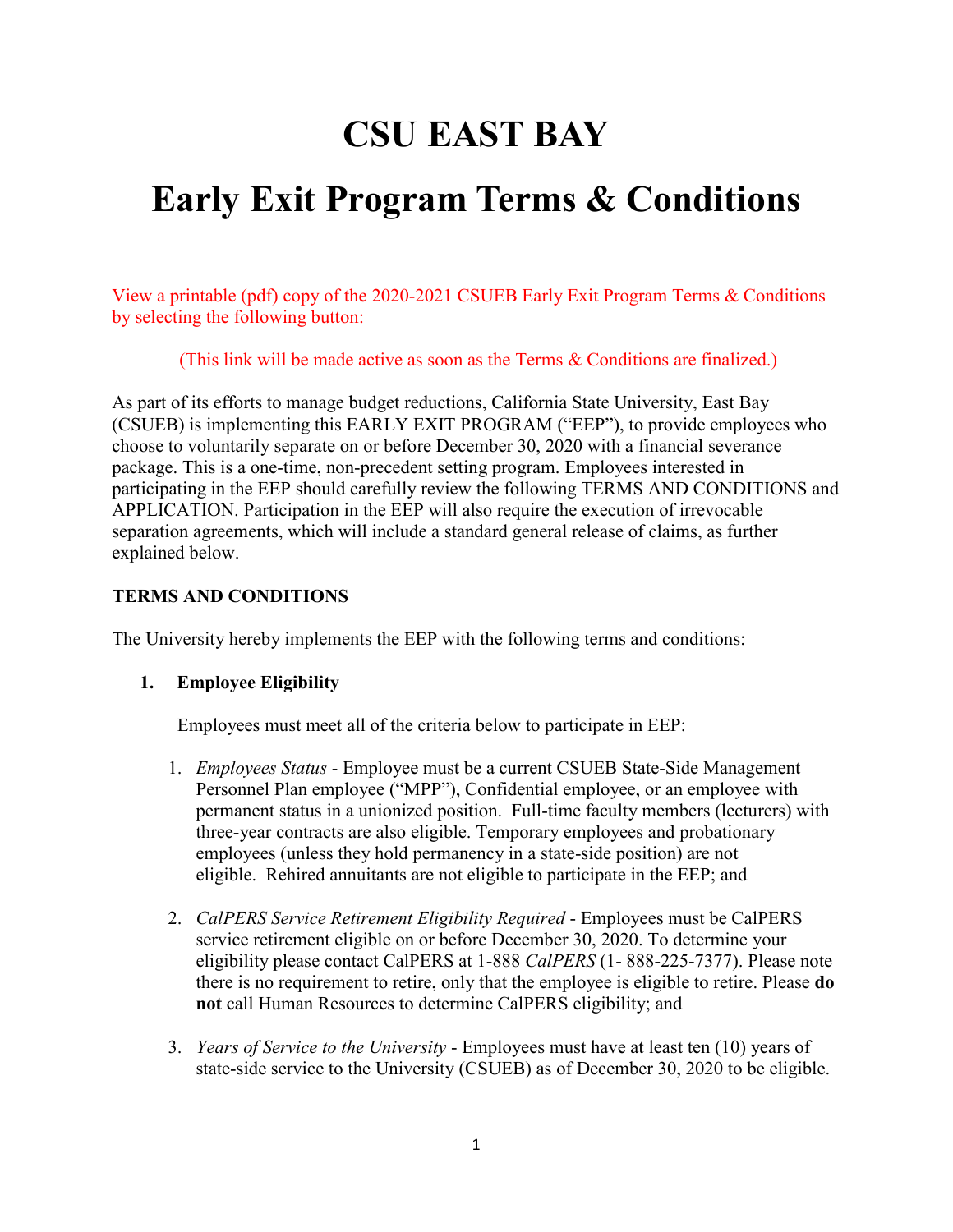Service does not need to be served consecutively and excludes student employment; and

- 4. *No FERP* Faculty currently participating in the Faculty Early Retirement Program (FERP) are not eligible. Additionally, faculty who participate in the EEP are not eligible to FERP after separation.
- 5. *Previous Notice of Retirement* Current employees who have already established a retirement date are eligible for this program, provided they comply with all TERMS and CONDITIONS of the EEP.

#### **2. Severance Package**

Employees who voluntarily separate as part of the EEP will be provided severance pay. In exchange for voluntarily separating and executing separation agreements, including the release of claims, Employees will receive six months' salary or a minimum of \$30,000 (whichever is higher) up to a maximum cap of \$70,000. Severance pay is calculated using an employee's monthly base salary (prorated for employees appointed for less than full time) at the time of separation. Separation must occur on or before December 30, 2020 in most cases. Please see Section 3(ii) for exceptions. Employee shall be considered resigned effective December 30, 2020 or sooner.

The severance package is divided up into two parts. Employee will receive twenty (20) percent of the calculated severance package in exchange for signing the first separation agreement ("First Separation Agreement and Release") after getting conditional approval to participate in the EEP (as explained in Section  $4(v)$ ). Employee will receive the final eighty (80) percent of the calculated severance package for signing the final separation agreement ("Final Separation Agreement and Release") on their last day of employment.

The first installment (20%) of the severance package shall be paid within 30 calendar days after the separation date as indicated on the First Separation Agreement and Release and Final Separation Agreement and Release, provided the signed First Separation Agreement and Release is received by Human Resources within 14 days of it being sent to Employee. The second installment (remaining 80%) of the severance package shall be paid within 30 calendar days after the separation date as indicated on the First Separation Agreement and Release and Final Separation Agreement and Release, provided the Final Separation Agreement and Release is executed on the Employee's separation date. The second installment will be provided as one payment combined with the first installment. If the Employee fails to sign and submit the Final Separation Agreement and Release on the Employee's established separation date, the Employee will forfeit his/her/their right to the remaining 80% of the severance package.

Note: The Severance Package is taxable income and is to be paid through the State Payroll System. This income is not considered compensation earnable for purposes of calculating CalPERS retirement benefits.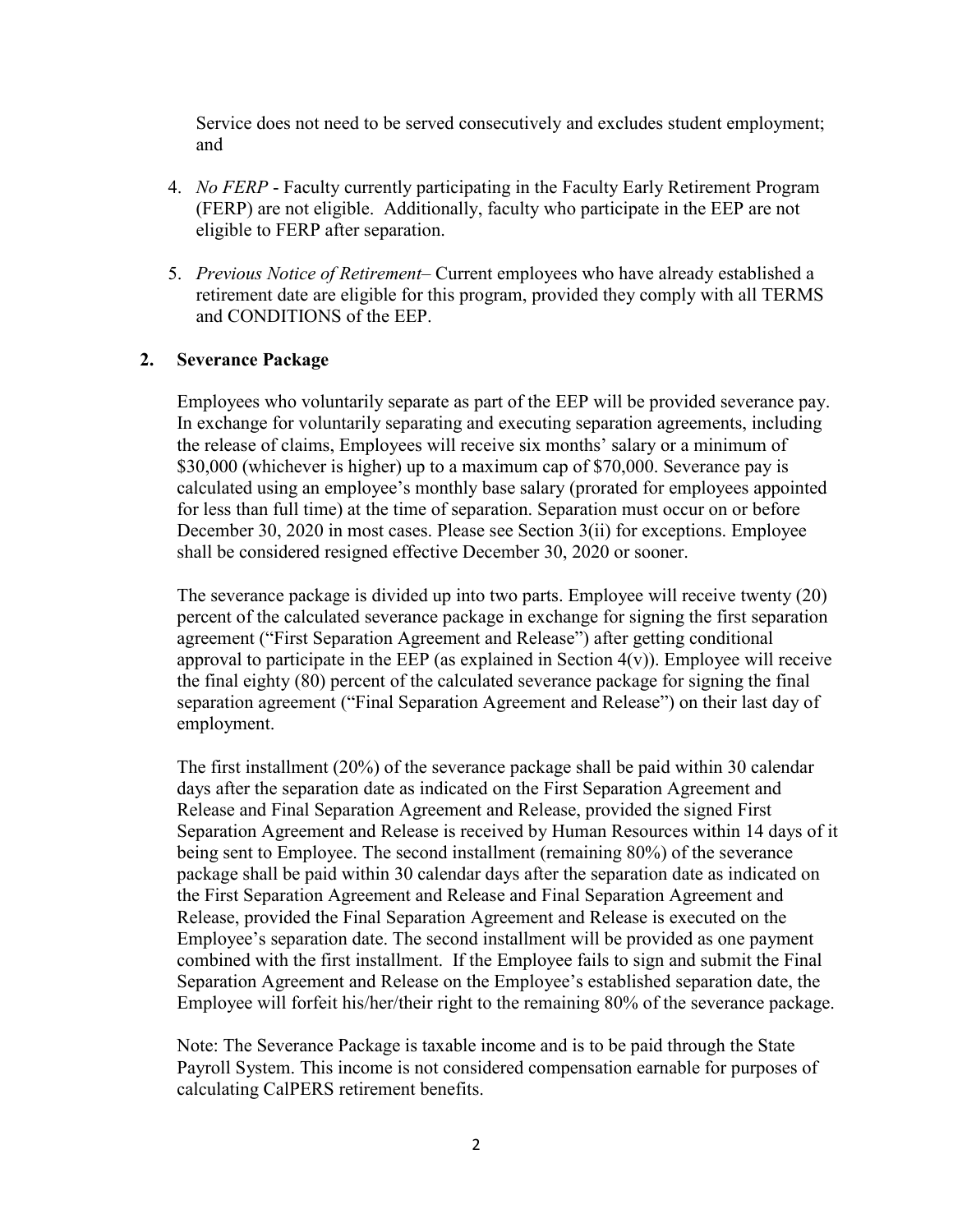### **3. Limitations**

- 1. *No Entitlement* submission of an application is not an entitlement and not a guarantee of participation. All provisions of the EEP are subject to change.
- 2. *Critical Positions and Functions* in limited circumstances, and for employees occupying critical or hard-to-fill positions, with critical knowledge or skills, working on time-sensitive projects, it may be necessary to permit a delayed separation date to ensure business needs are met. Decisions to defer the separation date are at the sole discretion of the Divisional Vice President, in consultation with the President. In these cases, a separation date based upon business need will be determined.
- 3. *In Order of Application* Applications must be **received on or before** 11:59 p.m., Monday, November 16, 2020 to be considered. *Completed* applications will be processed on a first come, first served basis by bargaining unit/employee category, in the order in which the applications are received. In order to balance operational needs, such applications will be processed with a cap of 15% per bargaining unit/employee category. Applicants beyond 15% in any bargaining unit/employee category will be accepted at the discretion of management. Bargaining units/employee categories will be identified as follows:
	- 1. UAPD, R01 2. CSUEU, R02 3. CFA, R03 4. APC, R04 5. CSUEU, R05 6. Teamsters, R06 7. CSUEU, R07 8. SUPA, R08 9. CSUEU, R09 10. UAW, R11 11. Confidential, C99 12. Administrators (MPP), M80

Incomplete applications will be sent back to the employee and are not considered received or entered for processing. There is no guarantee an application will be processed before termination of the EEP. *Termination of the EEP may occur at any time at management's discretion including but not limited to expenditure of funds allocated to the EEP*.

4. *Funding* - A one-time allocation of funds has been earmarked for the EEP. Once these funds have been assigned to approved participants, the EEP will be closed to further applications. The EEP program is subject to termination at any time and may occur immediately and without notice.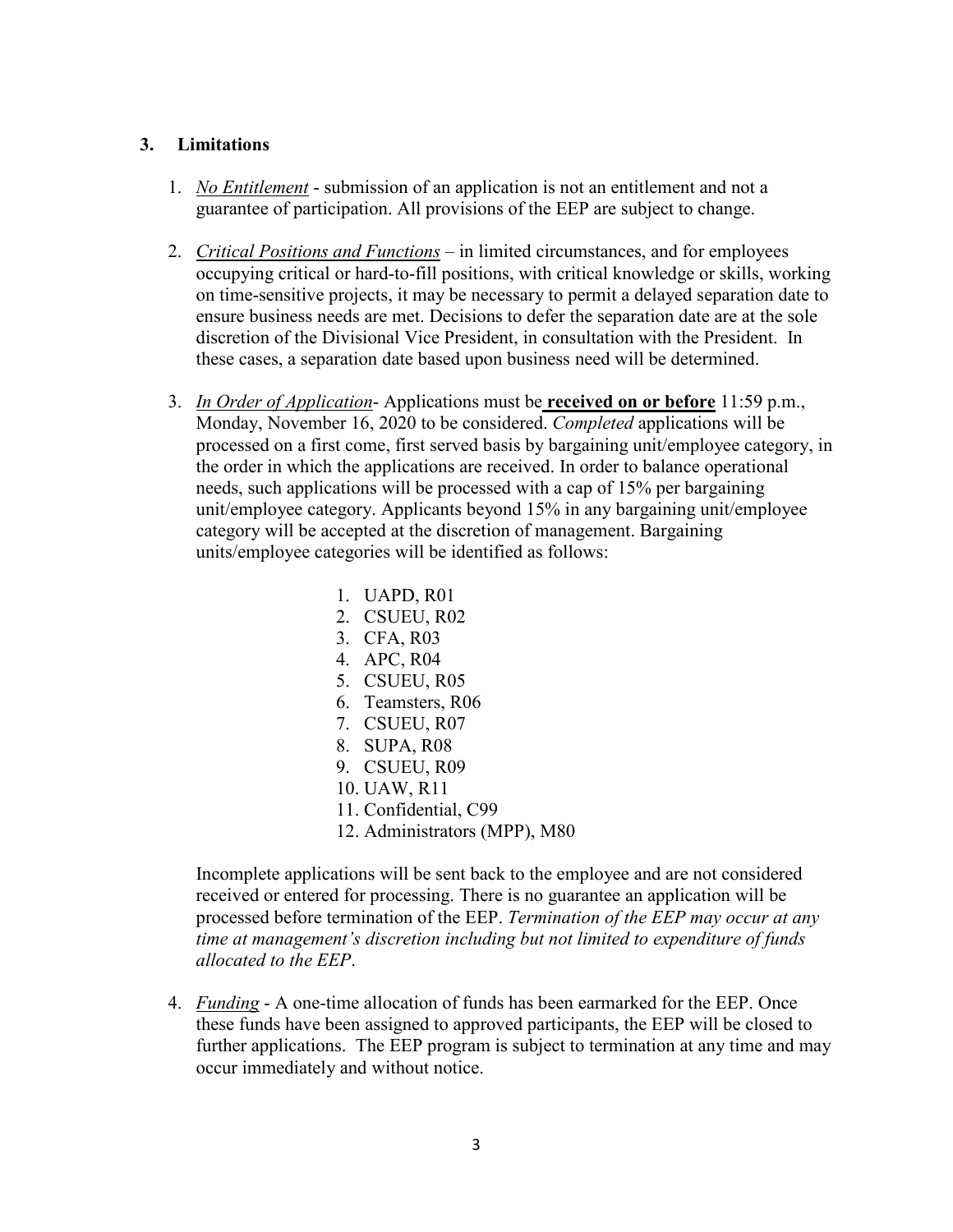## **4. Approval Process**

- 1. Application Form The Application Form, attached herein, must be filled out completely and be signed by the employee and the Division Vice President. Please note the employee must still sign the separation agreements after submitting the Application Form. *It is the Employee's responsibility to collect all pertinent information before submitting the Application Form to their Divisional Vice President.*
- 2. *Deadline* Applications may be submitted via Adobe Sign or mail, as provided in the Application Form. Applications must be received by Monday, November 16, 2020 at 11:59pm. Employees are highly encouraged to use Adobe Sign to facilitate timely receipt of applications and to limit mail delivery and on-campus operations during the COVID-19 epidemic.
- 3. *Irrevocable after Execution of Separation Agreement and Release* Employee agrees participation in the EEP and receipt of the respective severance pay is conditioned on the Employee voluntarily resigning from Employee's employment with CSUEB and executing the respective separation agreements. Employee acknowledges that Employee's resignation is voluntary, permanent, and will be irrevocable as of the date of execution of the First Separation Agreement and Release. Further, Employee will be required to waive any right Employee may have under any applicable law, regulation, Collective Bargaining Agreement or policy to revoke or rescind Employee's resignation.
- 4. *Separation Date - Unless the separation date is deferred as per Section 3(ii) Critical Positions and Functions, a separation date must be on or before December 30, 2020. In all cases, the Separation Date is determined in conjunction with the appropriate administrator after consulting with their Divisional Vice President to ensure business continuity and must be at least four (4) weeks following approval of the application. If the Employee intends to retire, it is highly recommended that the Employee immediately contact CalPERS as the CalPERS retirement processing may take up to3-4 months.*
- 5. *Execution of Separation Agreement* The appropriate administrator will review the Employee's application to confirm the Employee's eligibility to participate in the EEP based on the Terms and Condition specified in this program and determine if the position falls under Section 3(ii). If it is determined that the position falls under Section 3(ii), the appropriate administrator will consult with the Division Vice President who will then consult with the President to determine a separation date.

Once the appropriate administrator confirms with Employee the separation date and Employee's eligibility to participate in the EEP, that administrator will conditionally approve Employee's application. The approval is conditioned on the Employee's timely execution of the First Separation Agreement and Release.